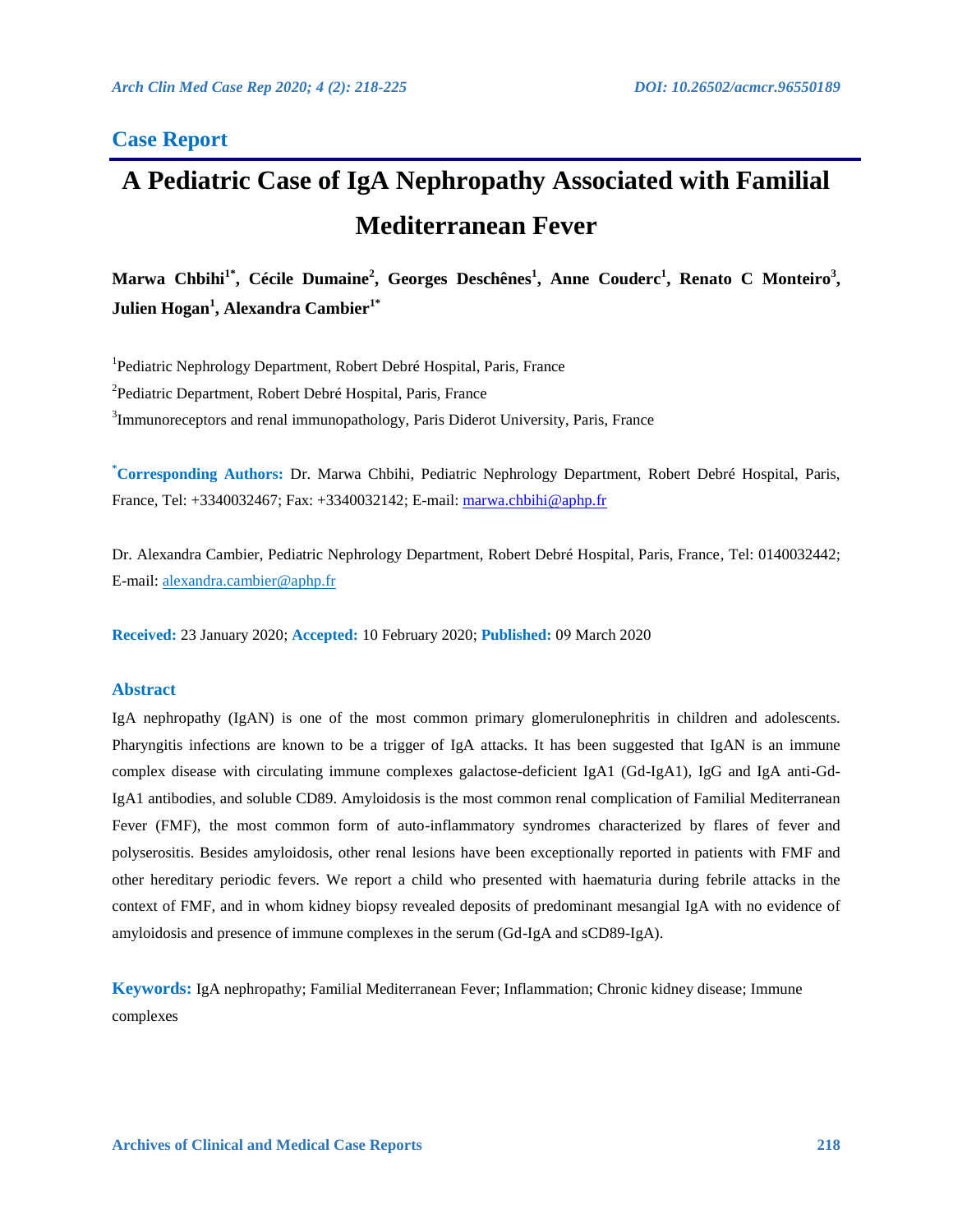#### **1. Introdusction**

IgA nephropathy (IgAN), described by Jean Berger and Nicole Hinglais in 1968 [1], is one of the most common primary glomerulonephritis in children and adolescents particularly in Western and Asian countries [2]. Children IgA nephropathy is a morbid disease. Thirty percent of patients will reach end stage renal disease within 20 years of follow up. There is a growing body of evidence suggesting that IgAN is an immune complex disease, where circulating immune complexes are deposited exclusively in the glomerular mesangium. Circulating immune complexes are composed of galactose-deficient IgA1 (Gd-IgA1), IgG and IgA anti-Gd-IgA1 antibodies, and soluble CD89 (Fc receptor for IgA) [3]. In recent years, clinical studies have attempted to demonstrate a link between clinical manifestations, renal prognosis, and these three main immunologic factors involved in IgAN physiopathology [4, 5]. An infectious disease is usually preceding the nephropathy, which is supposed to lead to a dysregulated immune response. Familial Mediterranean fever (FMF) is the most common form of autoinflammatory syndromes, and is characterized by recurrent inflammatory attacks of fever and serositis. The gene responsible for the disease is called Mediterranean fever gene (MEFV) and is localised on the short arm of chromosome 16 and encodes a 781-amino acid protein known as pyrin or marenostrin. Amyloidosis is the most common renal complication of FMF. Besides amyloidosis, other renal lesions have been exceptionally reported in patients with FMF and other hereditary periodic fevers [5].

In this case-report, we describe a child who presented with haematuria during febrile attacks in the context of FMF, and in whom kidney biopsy revealed deposits of predominant mesangial IgA with no evidence of amyloidosis and presence of immune complexes in the serum (Gd-IgA and sCD89-IgA).

#### **2. Case Presentation**

We report the case of a 15-year-old boy born to non-related parents. His mother's history was remarkable for breast cancer and Hodgkin lymphoma. His grandfather, an aunt, a cousin, and one brother also had features of FMF. Since the age of 11 years old, the patient presented recurrent hyperthermia on a bimonthly basis. Hyperthermia was resistant to antipyretic treatment and lasted 4 to 7 days often associated with mouth ulcers. Other symptoms included extreme fatigue, abdominal pain, anorexia, lymphadenopathies and either tonsillitis or pharyngitis. No skin rash, arthritis or myalgia was reported.

Biological exams performed during a flare showed elevated inflammation markers (CRP 37 mg/l, ESR 19 mm/h) with normal blood count and elevated serum amyloid A plasma level (428 mg/l). Hepatic and renal functions were normal. FMF was then highly suspected and a treatment by colchicine at 1 mg per day was initiated, leading to a major decrease in the number of flares, and to the normalization of SAA plasma level. Genetic testing confirmed a heterozygous mutation M694V in exon 10 of *MEFV* gene.

Soon after the diagnosis, the patient presented with a macroscopic haematuria during a febrile episode. Physical examination confirmed the high fever (39.3°C) and was otherwise unremarkable except for tonsillitis and small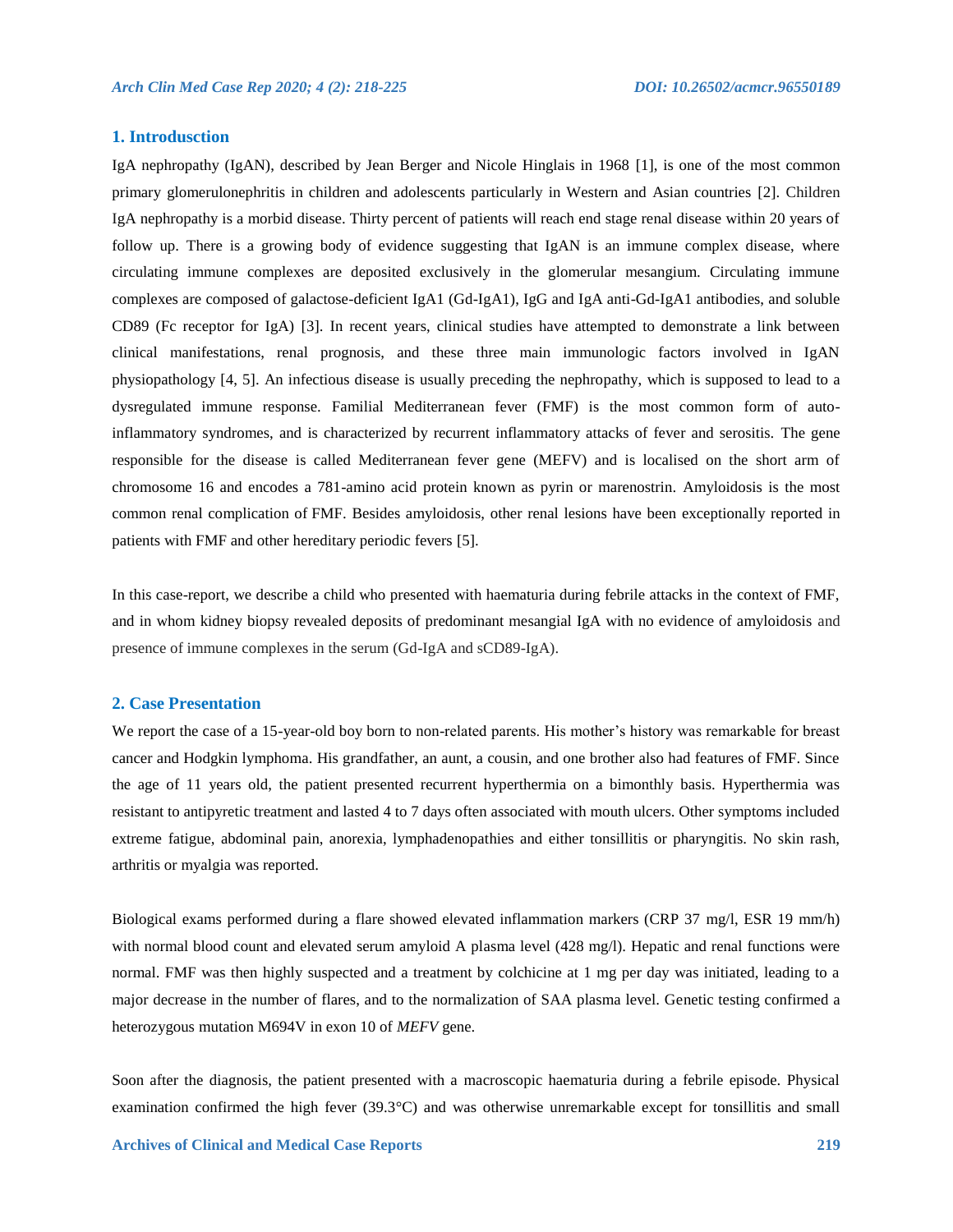cervical lymphadenopathies. Blood pressure was normal. Renal function was altered with an elevated creatinine (107 µmol/L, estimated eGFR with modified Schwarz formula 97 ml/min). There was no evidence of significant proteinuria (0,21 g/l, uP/creat ratio 0,02g/mmol) and serum albumin was subnormal (38 g/L). However, microalbuminuria was significantly increased (123 mg/l; microalbuminuria/creatininuria ratio 10,8mg/mmol). Other investigations concluded to the lack of complement system activation (C3 1.17 g/l C4 0.30 g/l), a former EBV immunisation, negative streptococcus and viral serologies (Parvovirus B19, HAV, HBV, HCV, HIV). Serum IgA level was normal (2,55 g/l).

A renal biopsy was performed, showing mesangial proliferation and focal and segmental glomerulosclerosis lesions with IgA and C3 mesangial deposits on immunofluorescence supporting the diagnosis of IgA nephropathy. Oxford score was: M 1, E0, S1, T0, C0. Red Congo staining excluded amyloidosis deposits. Galactose-deficient IgA were elevated (4195 ng/ml) and soluble CD89-IgA complexes as well as IgG-IgA were positively detected in the plasma (Table 1).

| <b>Test</b>                            | <b>Result</b>                 |
|----------------------------------------|-------------------------------|
| Serum creatinine (umol/l)              | 107                           |
| Haemoglobin $(g/dl)$                   | 10                            |
| Albumin $(g/l)$                        | 38                            |
| Proteinuria $(g/l)$                    | 0.21                          |
| Haematuria (/ml)                       | >1,000,000                    |
| Serum Ig A $(g/l)$                     | 2.55                          |
| Serum galactose-deficient Ig A (ng/ml) | 4195                          |
| Renal biopsy: Oxford classification    | M (1) E0 S1 T0 C0             |
| Mutation                               | M694V in exon 10 of MEFV gene |

**Table 1:** Investigations at onset IgA nephropathy.

Enalapril was added to colchicine based on the results of the renal biopsy. Although he presented a relapse of fever with macroscopic haematuria 6 months after neither proteinuria nor microalbuminuria were observed at last follow up (microalbuminuria: 10 mg/l). At last follow-up, after one year of treatment with colchicine and enalapril, he remained with an isolated microscopic haematuria (30,000 erythrocytes/ml).

#### **3. Discussion and Conclusion**

We report a rare case of FMF associated with IgA nephropathy and documented by genetics, typical clinical history, renal biopsy findings and the positivity of new circulating biomarkers. FMF is an auto-inflammatory disease characterised by fever and inflammation causing pleuritis, peritonitis, arthritis and erythema with a high prevalence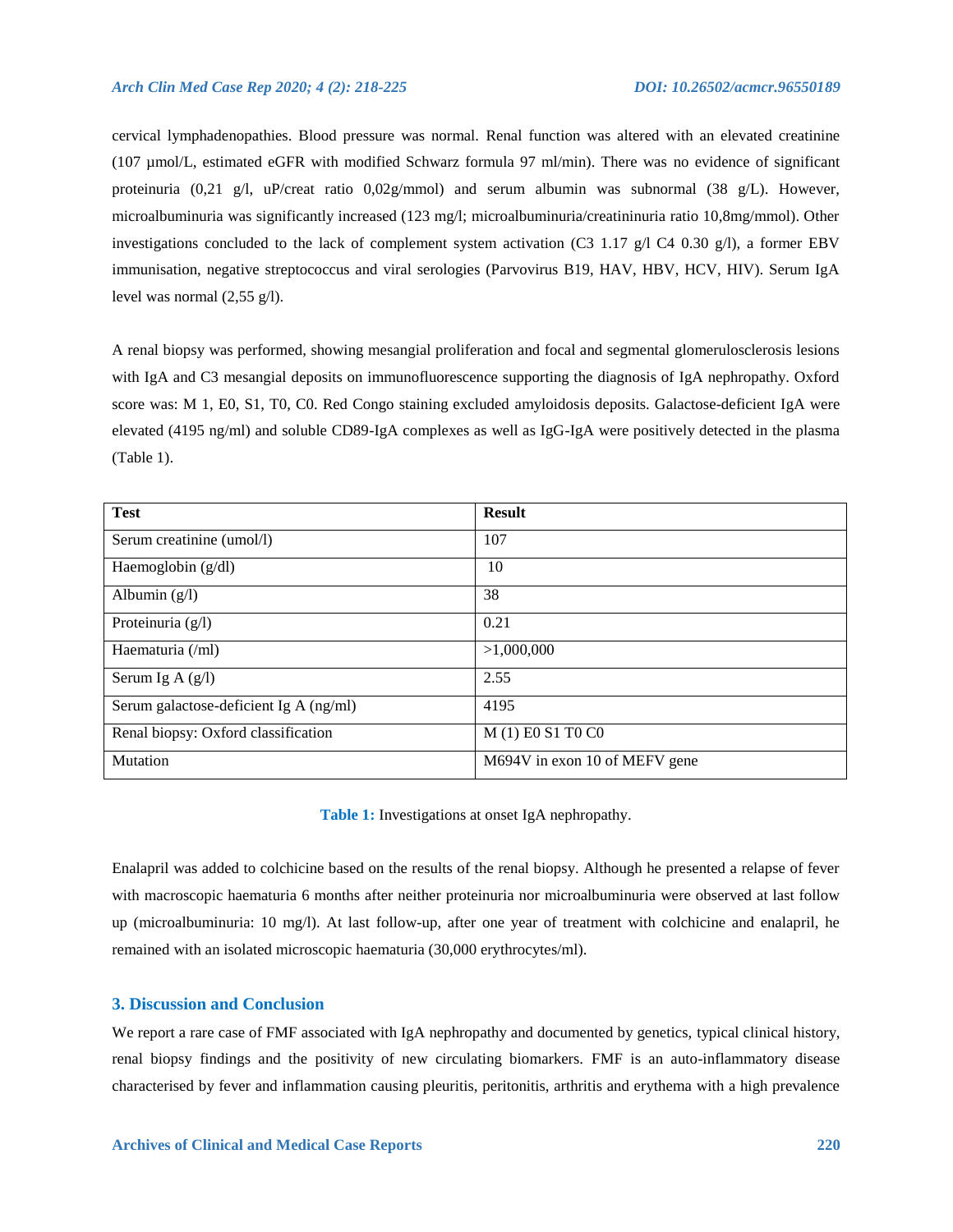in people of Mediterranean origin [7]. It is an autosomal recessive disease, but there are more and more symptomatic patients with heterozygous mutations. One of FMFs most common complications is amyloidosis [8], which essentially affects the kidneys. Renal amyloidosis is a severe complication of FMF and significantly worsens the prognosis of the patients [9]. However, other renal diseases are poorly documented and have been reported in patients with FMF, such as hemorrhagic glomerulonephritis, chronic glomerulonephritis, Henoch-Schönlein nephritis and polyarteritis nodosa [10, 11].

In the 70s, Eliakim et al. analyzed renal manifestations in 106 patients with FMF, and discovered that 66% had no renal lesions, 12.3% had renal amyloidosis, and 21.7% had renal damages other than amyloidosis described as glomerulonephritis lesions; patients in this last category presented with transient or persistent haematuria in combination with albuminuria, particularly during disease flare[12].. Rigante et al. reported the first pediatric case of FMF associated with IgA nephropathy only based on the biopsy result [13]. Studies have reported the presence of granular patterns of mesangial IgA deposits in two patients with FMF displaying proteinuria, microscopic hematuria, and elevated serum IgA levels during their febrile attacks [14, 15]. This association might be considered as adventitious with FMF while 10% of kidney biopsy presents IgA deposits in asymptomatic patients. Nevertheless, this patient had a full symptomatic IgAN with proliferation lesions on kidney biopsy and abnormal biomarkers.

Clinical studies have attempted to demonstrate a link between clinical manifestations, renal prognosis, and the biomarkers involved in IgAN physiopathology. Berthoux et al. showed an increase in the absolute renal risk of dialysis with high levels of Gd-IgA1 and IgG anti-free O-glycoside antibodies at diagnosis [5]. From studies conducted in humans and animals [16, 17], CD89 seems to be an element that regulates disease activity and severity. This is further supported by the recent retrospective study by Berthelot et al. of a renal transplantation cohort Before kidney engraftment, the researchers were able to predict the recurrence of IgAN through serum measurement of the three key factors of CIC in IgAN: Gd-IgA1, and IgA–IgG and IgA1–sCD89 complexes [18]. This report highlighted not only the key role of these factors in the pathophysiology of IgAN but also how they might play a potent role in determining the severity and activity of the disease (Figure 1).

Our patient presented mesangial proliferation and FSGS lesions, which are associated with a higher risk of progression to chronic renal failure [19, 20]. Since the proliferative lesions were limited on our patient's kidney biopsy, he was only treated by ISRA and colchicine and presented a complete remission of proteinuria at the end of follow up. IgAN is multi- hit pathogenesis mode. The physiopathology between FMF and IgAN is not understood. Pharyngitis infections are known to be trigger of IgA attacks. It could be suggested that inflammation linked to the fever in FMF could also play the role of a trigger in a patient, with a susceptibility to develop IgAN due to the presence of hypogalactosylated IgA and be responsible for the formation of immune complexes with IgA anti-Gd-IgA1 antibodies, and sCD89-IgA complexes (Table 2).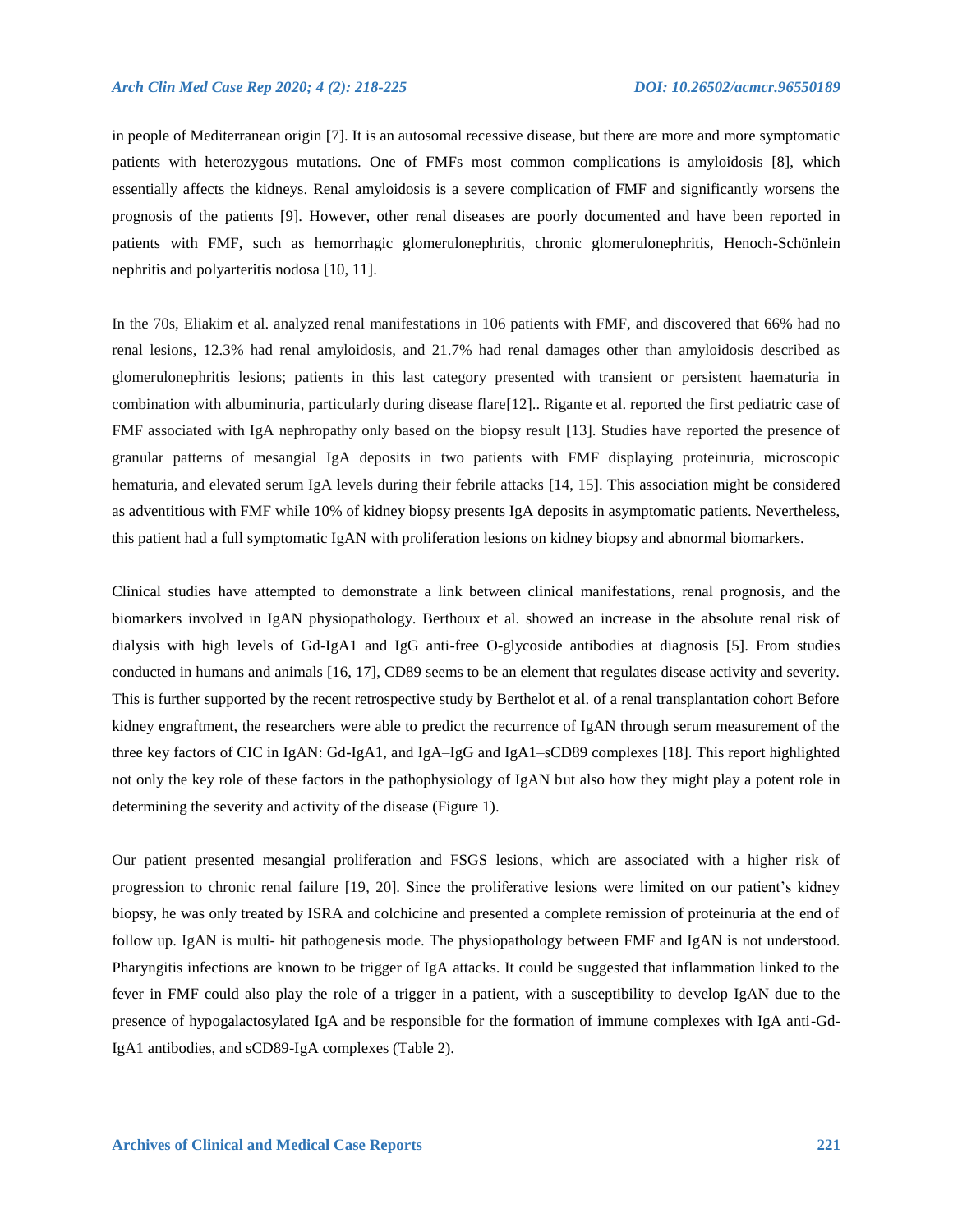## **Technical Points** Familial Mediterranean Fever (FMF) is the most common form of auto-inflammatory disease, and its main renal complication is type A Amyloidosis. - Renal biopsy should be performed when there is a renal involvement because non-amyloidotic renal complications have been described. - Diagnosis of IgA should be documented by genetics, typical clinical history, renal biopsy findings and the positivity of new circulating biomarkers There are potential candidate biomarkers of cIgAN for non-invasive monitoring of disease Gd-IgA1, IgG and IgA anti-Gd-IgA1 antibodies, and sCD89-IgA.

The physiopathology between FMF and IgAN is not understood. The fever in FMF could be a trigger in a patient, with a susceptibility to develop IgAN due to the presence of hypogalactosylated IgA.



#### **Table 2:** Teaching points.

Circulating immune complexes are composed of galactose-deficient IgA1 (Gd-IgA1), IgG and IgA anti-Gd-IgA1 antibodies, and soluble CD89 (Fc receptor for IgA). The polymeric Gd-IgA1 complexes aggregate g-less CD89 on monocytes in IgAN patients and induce shedding of the extracellular domain of CD89. This leads to the formation of circulating Gd-IgAl-sCD89 complexes. Subsequently, mesangial cells are activated and produce proinflammatory mediators such as cytokines, chemokines, and growth factors . Mesangial hypertrophy, proliferation, and matrix expansion ensue.

**Figure 1:** Circulating immune complexes are composed of galactose-deficient IgA1 (Gd-IgA1), IgG and IgA anti-Gd-IgA1 antibodies, and soluble CD89 (Fc receptor for IgA). The polymeric Gd-IgA1 complexes aggregate g-less CD89 on monocytes in IgAN patients and induce shedding of the extracellular domain of CD89. This leads to the formation of circulating Gd-IgAI–sCD89 complexes. Subsequently, mesangial cells are activated and produce proinflammatory mediators such as cytokines, chemokines, and growth factors. Mesangial hypertrophy, proliferation, and matrix expansion ensue.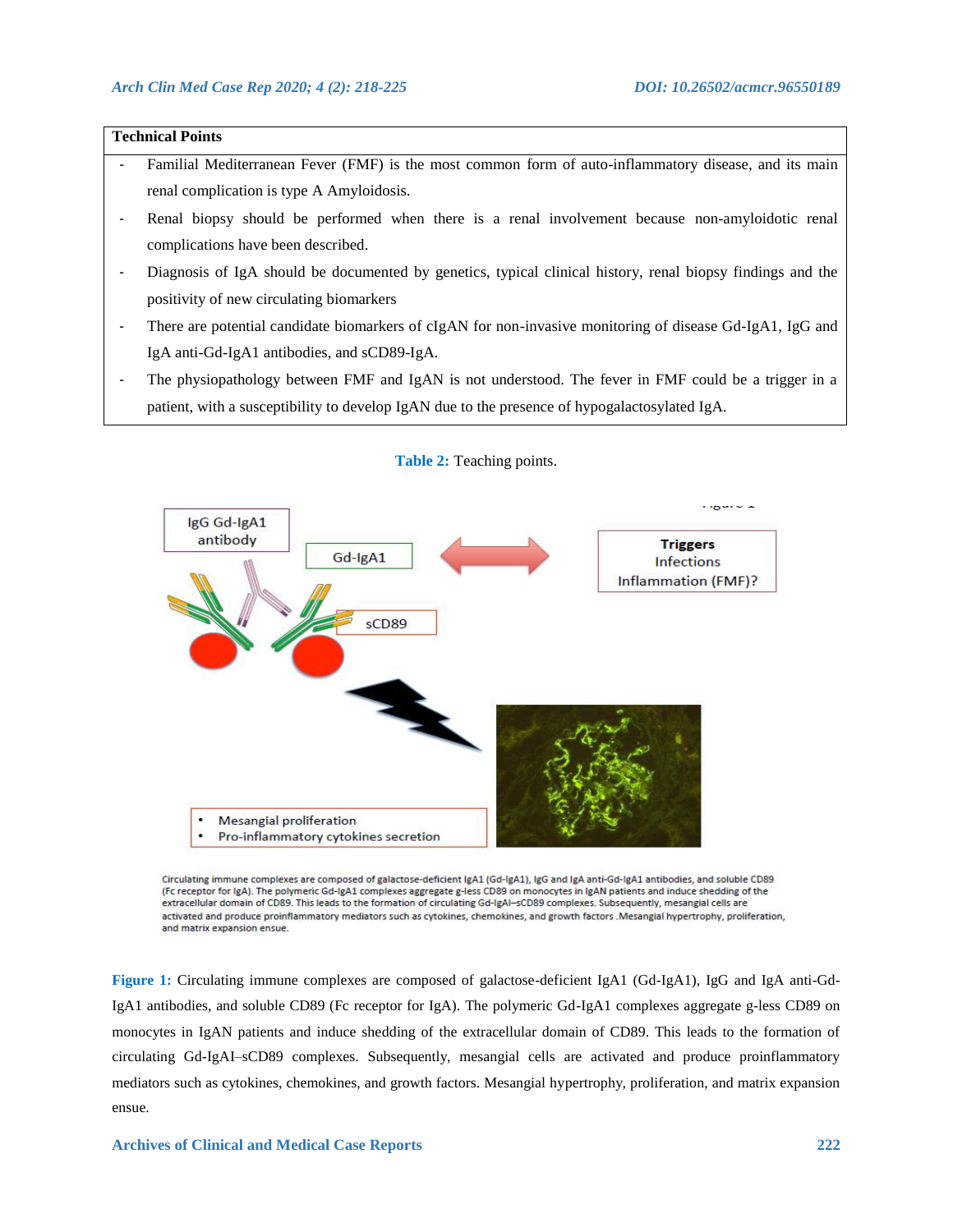#### **Statements**

All papers must contain the following statements after the main body of the text and before the reference list

#### **Acknowledgement**

Contributions to research of Manuscript: Robert Debré Hopsital, Pediatric Nephrology department and Pediatric department. Laboratory of Pr Renato Monteiro INSERM U1149-Centre de Recherche sur 'Inflammation, Université Paris Diderot - Faculté de médecine site Bichat. Paris.

#### **Statement of Ethics**

Parents have given their written informed consent to publish their case. The ethics committee of St Antoine Hospital in Paris, France approved the study.

#### **Disclosure Statement**

The authors have no conflicts of interest to declare.

#### **Funding Sources**

No funding source was given for this work.

#### **Author Contributions**

Dr Marwa CHBIHI: substantial contributions to the conception and design of the work; acquisition, analysis, and interpretation of data for the work.

Dr Alexandra CAMBIER: substantial contributions to the conception or design of the work; acquisition, analysis, or interpretation of data for the work; drafting the work and revising it critically for important intellectual content and inal approval of the version to be published and agreement to be accountable for all aspects of the work in ensuring that questions related to the accuracy or integrity of any part of the work are appropriately investigated and resolved.

Dr Cécile DUMAINE: substantial contributions to the conception and design of the work; acquisition, analysis, or interpretation of data for the work.

Pr Georges DESCHENES: final approval of the version to be published; agreement to be accountable for all aspects of the work in ensuring that questions related to the accuracy or integrity of any part of the work are appropriately investigated and resolved.

Pr Julien HOGAN: agreement to be accountable for all aspects of the work in ensuring that questions related to the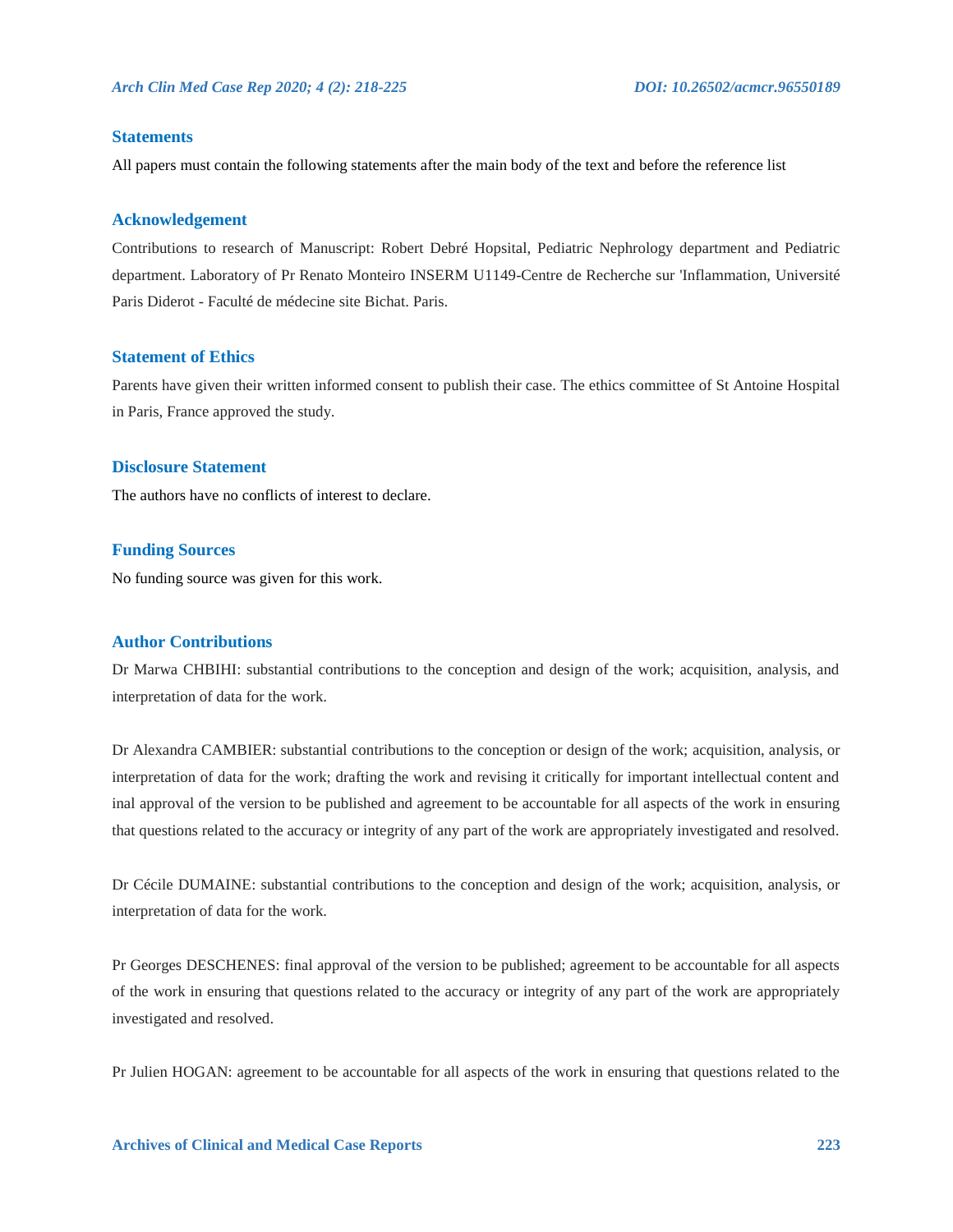accuracy or integrity of any part of the work are appropriately investigated and resolved and final approval of the version to be published.

Pr Renato Monteiro: Agreement to be accountable for all aspects of the work in ensuring that questions related to the accuracy or integrity of any part of the work are appropriately investigated and resolved and final approval of the version to be published.

Dr Anne COUDERC: final approval of the version to be published.

#### **References**

- 1. Berger J, Hinglais N. Intercapillary deposits of IgA-IgG. J Urol Nephrol (Paris) 74 (1968): 694-695.
- 2. Shen H, Gu W, Mao J, et al. Clinical characteristics of concomitant nephrotic IgA nephropathy and minimal change disease in children. Nephron 130 (2015): 21-28.
- 3. Robert T, Berthelot L, Cambier A, et al. Molecular Insights into the Pathogenesis of IgA Nephropathy. Trends Mol Med 21 (2015): 762-775.
- 4. Nakata J, Suzuki Y, Suzuki H, et al. Changes in Nephritogenic Serum Galactose-Deficient IgA1 in IgA Nephropathy following Tonsillectomy and Steroid Therapy. PLoS ONE 9 (2019).
- 5. Berthoux F, Suzuki H, Thibaudin L, et al. Autoantibodies targeting galactose-deficient IgA1 associate with progression of IgA nephropathy. J Am Soc Nephrol JASN 23 (2012):1579-1587.
- 6. Said R, Hamzeh Y, Said S, et al. Spectrum of renal involvement in familial Mediterranean fever. Kidney Int 41 (1992): 414-419.
- 7. Kucuk A, Gezer IA, Ucar R, et al. Familial Mediterranean Fever. Acta Medica Hradec Kralove Czech Repub 57 (2014): 97-104.
- 8. Peleg H, Ben-Chetrit E. The Kidney in Familial Mediterranean Fever. J Rheumatol 40 (2013): 1948-1950.
- 9. Heller H. Amyloidosis in Familial Mediterranean Fever: An Independent Genetically Determined Character. Arch Intern Med 107 (1961): 539.
- 10. Ozdogan H, Arisoy N, Kasapçapur O, et al. Vasculitis in familial Mediterranean fever. J Rheumatol 24 (1997): 323-327.
- 11. Tekin M, Yalçinkaya F, Tümer N, et al. Familial Mediterranean fever--renal involvement by diseases other than amyloid. Nephrol Dial Transplant Off Publ Eur Dial Transpl Assoc - Eur Ren Assoc 14 (1999): 475- 479.
- 12. Eliakim M, Rachmilewitz M, Rosenmann E, et al. Renal manifestations in recurrent polyserositis (familial Mediterranean fever). Isr J Med Sci 6 (1970): 228-245.
- 13. Said R, Nasrallah N, Hamzah Y, et al. IgA Nephropathy in Patients with Familial Mediterranean Fever. Am J Nephrol 8 (1988): 417-420.
- 14. Rigante D, Federico G, Ferrara P, et al. IgA nephropathy in an Italian child with familial Mediterranean fever. Pediatr Nephrol 20 (2005): 1642-1644.